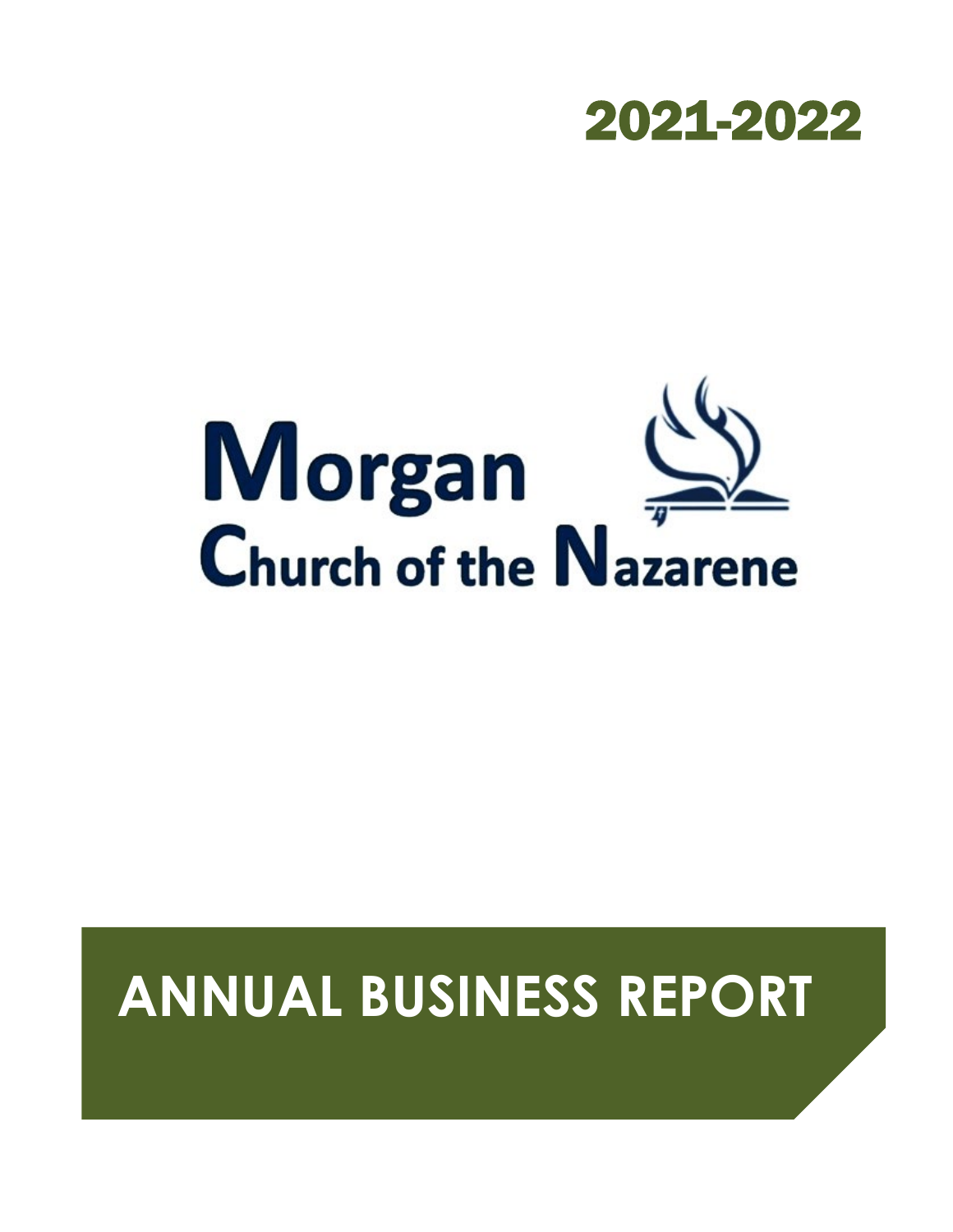# **TABLE OF CONTENTS**

| $1 - 4$                                                                                                                                                                                                                                   |
|-------------------------------------------------------------------------------------------------------------------------------------------------------------------------------------------------------------------------------------------|
|                                                                                                                                                                                                                                           |
|                                                                                                                                                                                                                                           |
|                                                                                                                                                                                                                                           |
|                                                                                                                                                                                                                                           |
|                                                                                                                                                                                                                                           |
|                                                                                                                                                                                                                                           |
| 10                                                                                                                                                                                                                                        |
|                                                                                                                                                                                                                                           |
| 12                                                                                                                                                                                                                                        |
| 13                                                                                                                                                                                                                                        |
| 14<br>Worship & Nursery Leader's Report <b>Manual Access 2018</b> Nurser Control and Tennis and Tennis and Tennis and Tennis and Tennis and Tennis and Tennis and Tennis and Tennis and Tennis and Tennis and Tennis and Tennis and Tenni |
|                                                                                                                                                                                                                                           |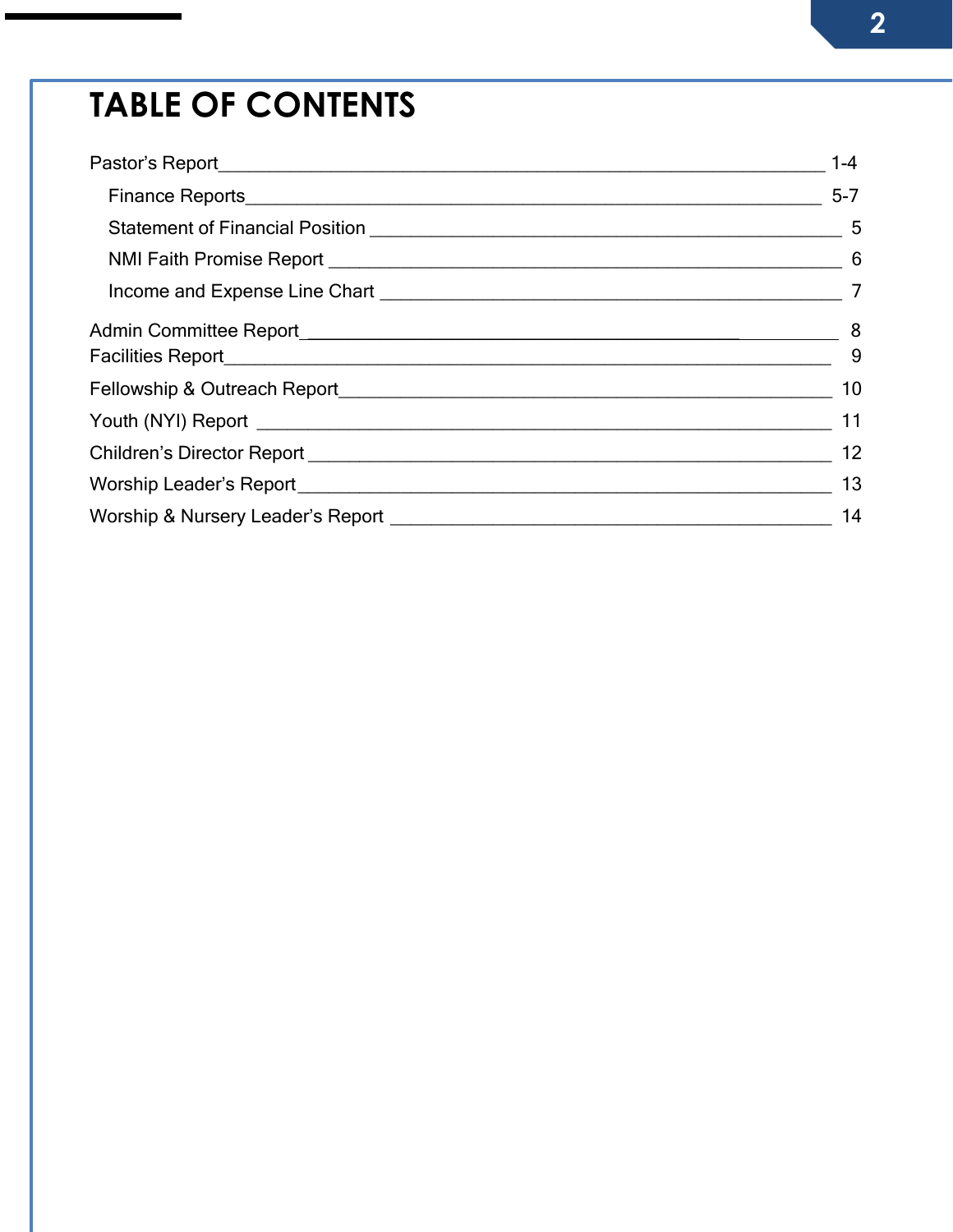# **Pastor's Report to Morgan Church of the Nazarene Rev. Kent Davenport (Fiscal Year Concluding April 30, 2022)**

### **Introduction:**

It is truly my privilege today to share with you my annual report for the past fiscal year. In the Church of the Nazarene, the pastor is to report to the congregation on an annual basis, and though it isn't required to take place during a Sunday morning service, I find it appropriate to report in the context of worship. I believe it to be appropriate, and even helpful, to include my report in our worship service as it serves as a reminder that everything we do as a church is an offering of worship to our Lord. Every success is to the glory of God, and everything short of success is offered to God as well.

Today, I model my report on Paul's prayer in the beginning of his letter to the Colossian church. May we approach all we do in, for, and with the church as a prayer offered to God.

## **Colossians 1:3-6**

 $3$  We always thank God, the Father of our Lord Jesus Christ, when we pray for you,  $4$  because we have *heard of your faith in Christ Jesus and of the love you have for all God's people— 5 the faith and love that spring from the hope stored up for you in heaven and about which you have already heard in the* 

*true message of the gospel 6 that has come to you. In the same way, the gospel is bearing fruit and growing throughout the whole world—just as it has been doing among you since the day you heard it and truly understood God's grace.*

### **Thanksgiving:**

Like Paul, in my prayers for the church, I give thanks to God for his faithfulness. God has proven himself faithful to Morgan Church of the Nazarene. A year ago, we were still coming out of a year of modified ministry as we were recovering from the pandemic. God has been faithful in leading us in new directions and finding new ways to minister to those in our church as well as those in the community. This past year has been a year of learning new rhythms and norms for ministry together.

I thank God for your faithfulness in your service to the church. Many of you give of yourselves; your time, your treasures, and your talents. Our church board has served faithfully. Last year's board consisted of: Curt Christensen, Jim Goss, Richard Lapp, Jan Smith, Steve Toohey, and Paul Vowell. In addition, Andrea Davenport served as NYI President and Jennifer Toohey as secretary. The board and committees met regularly to do the work of maintaining both facilities and ministry, while keeping us focused on our mission of being and making Christlike disciples. I am grateful for an active facilities committee that has kept the building maintained as well as completed projects to move us forward. The administrative committee kept an eye on the finances as well as updated outdated policies. And the Fellowship and Outreach committee ministered to those in need, as well as provided for fellowship ministries in the church. Those of you who served on the board, I thank God often for your partnership in the gospel.

I also pray with thanksgiving for the staff I have had the privilege of working with this past year. Last summer, we brought on Brianna Everhart to assist in leading music as well as minister to the youngest among us in the nursery. She has been a great addition to our community and is full of potential. Stacey Fajardo has faithfully served as our Children's Ministry director. She continues to keep discipleship at the center of all children's ministry. She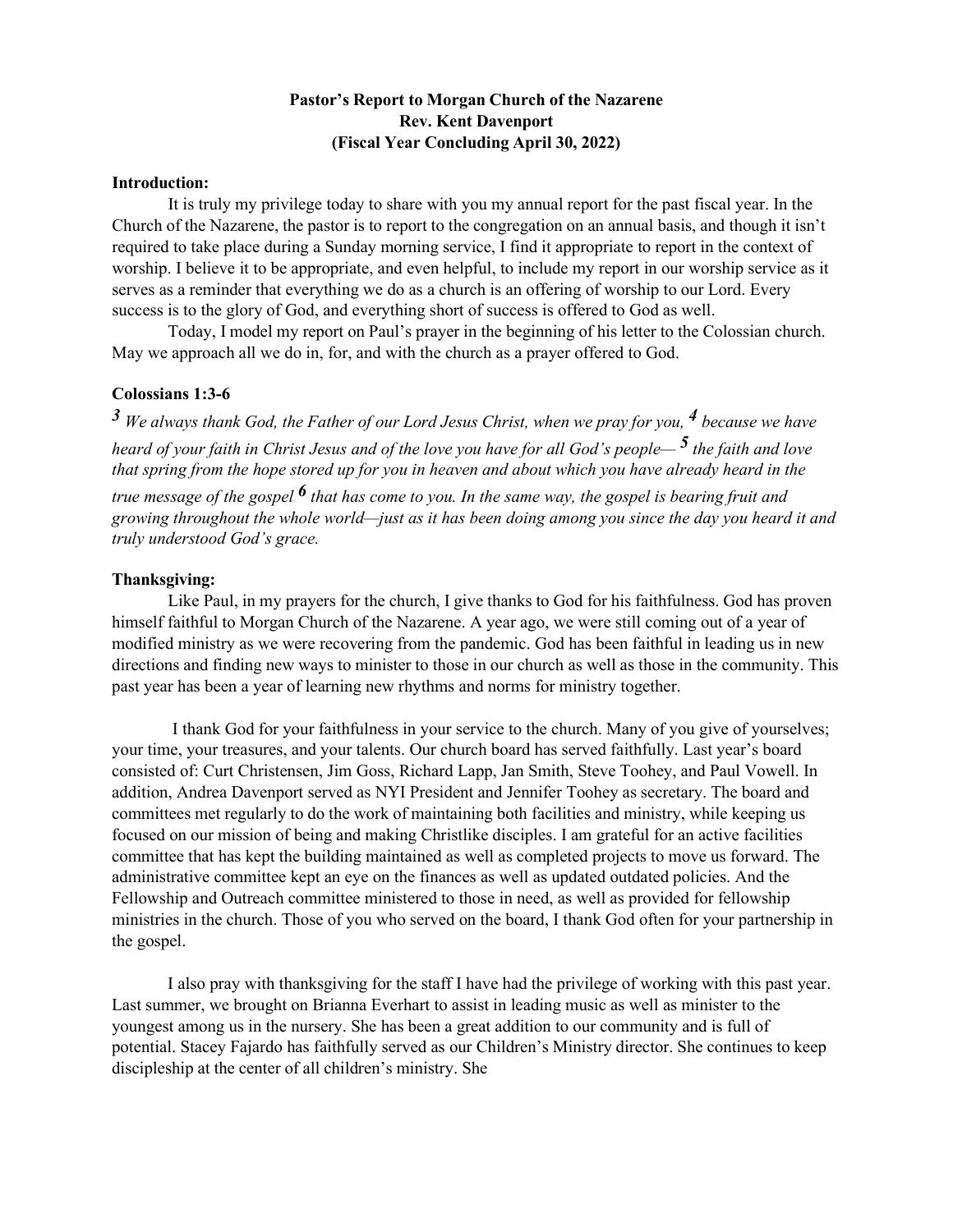works to disciple volunteers and children alike and is a constant encouragement to me. Cynthia Lapp has served as our Youth Ministry director. She has remained consistent even in a rebuilding season, and her consistency has been rewarded with a core group of students who faithfully participate and are a great foundation on which to build. Jake Fajardo has faithfully led music as an integral part of our weekly worship services. His positive attitude is uplifting to all who are around him. Last, but not least, is AnnaMarie Walraven, who has served as the Administrative Assistant. She is the information hub of the church and faithfully supports the other staff members as she carries out her duties. God has been faithful in producing the fruit of the gospel among the staff here at Morgan Church of the Nazarene.

A special thanks to God for Shawn and BobbySue Schrum who faithfully serve in several capacities. BobbySue directs our compassionate services and Shawn cleans the church twice a week. These two are an encouragement to me, and I often thank God for them.

I also thank God for all of you. Yes, all of you. In Paul's words, I thank God for the love you have. I thank God that the gospel is bearing fruit in your lives. Though sometimes it feels as if we don't have enough volunteers to do the ministry we would like to do, when you look around, so many people are involved! Our church is more engaged in ministry than any church I have been involved in. It is as if we forget that we are a small church as we plan for big ministry and expect God to do big things! I thank God for the big hearts, optimistic vision, and a Godly passion to do the work of ministry. I thank God that his love is at work in your hearts as we continue to grow together, that we may better love each other, and better love our neighbors.

I thank God that he is turning our attention to our community. We have become a place where anyone feels welcomed. We have become a safe place for the outcasts of society, a place where the least of these are loved. Last year, we spent several days serving the community at Landmark, and some of us continued to minister there for weeks afterward. I thank God for an excitement to continue that ministry again this year, as well as your faithfulness in keeping our Compassionate Services ministries supplied for meeting community needs. Thank you for allowing the love of God to be at work in you, evidenced by the way you serve.

I thank God for a church that invests in the next generation. Several of you serve in the nursery, teach Sunday School, help with Caravan, and invest in our youth. Though sometimes you may wonder what impact you have, this is significant work. I thank God for all of you who have served in these areas as you allow the love of God to shine through your lives as you disciple our children and youth.

At the review in December, it was encouraging to hear board members talk about how much the church has changed in immeasurable ways; the general attitude of people, the conversations in the foyer, the whole atmosphere of Morgan church of the Nazarene - God has been moving among us and is forming us! I thank God that the gospel is bearing fruit among all of us. Not only that, but even without a program to facilitate it, I see some individuals intentionally discipling others. I thank God that we are taking seriously the call to make disciples! Adults are meeting with other adults to be discipled and to disciple. I thank God for all the times I hear people talking about being Christ's ambassadors, setting an example for others, and representing Christ well. As a church we have made incredible progress in taking advantage of our outreach events such as the Pinewood Derby and the Ice-Cream social. I was also incredibly encouraged at our annual Compass Weekend by the excitement among us about ways we have grown, ways we desire to grow, and the ministries we have in mind for the days ahead. No doubt, the love of God is at work among us at Morgan Church of the Nazarene the gospel is bearing fruit.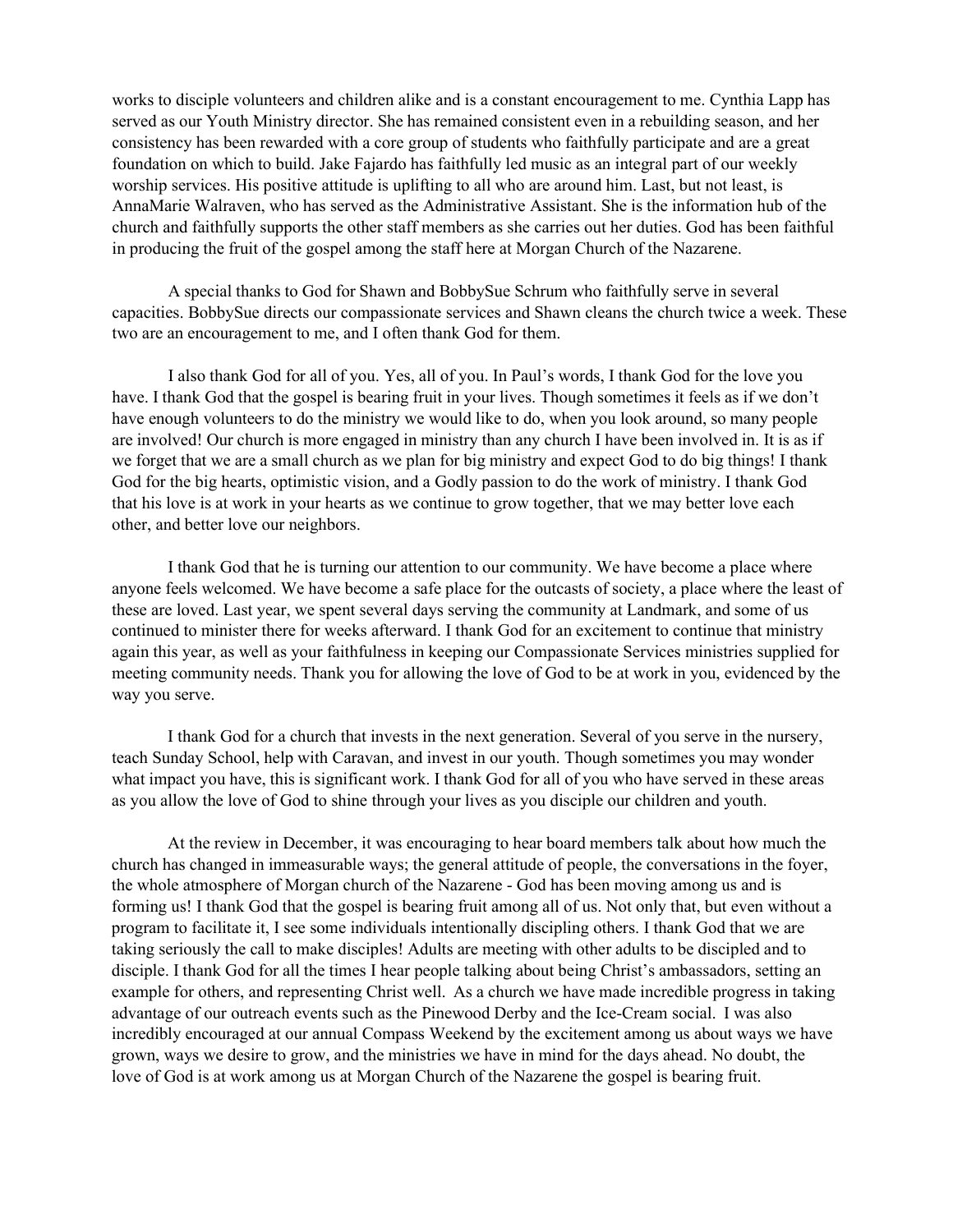One of the greatest privileges of this past year was the joy of baptizing 4 of our children: Lucy, Jaycie, Kellen, and Jonathan.

I thank God for his provisions for our church. God has faithfully provided, through his people, for the financial needs of Morgan Church of the Nazarene. Though our average Sunday attendance is about the same, our giving has increased and is outpacing our expenses. As our church finances continue to grow, I can't help but think God is preparing us for something in the days ahead; May it is God's provision for a difficult season, or maybe God is preparing us to do something big for His Kingdom! Let's keep pursuing Him and find out together!

Paul's prayer for the Colossians is a prayer of thanksgiving for how the Gospel is bearing fruit in their lives. That is my prayer for us today.

#### **Petition:**

But Paul's prayer for the Colossian believers didn't end with thanksgiving, but with petition. His prayer is that the gospel would continue to bear fruit in their lives, even more than it has already. He is asking for God to continue to work in them! Paul goes on to say:

*9 For this reason, since the day we heard about you, we have not stopped praying for you. We continually ask God to fill you with the knowledge of his will through all the wisdom and understanding that the Spirit gives[,\[e\]](https://www.biblegateway.com/passage/?search=colossians%2B1&version=NIV&fen-NIV-29475e) 10 so that you may live a life worthy of the Lord and please him in every way: bearing fruit in every good work, growing in the knowledge of God, 11 being strengthened with all power according to his glorious might so that you may have great endurance and patience, 12 and giving joyful thanks to the Father, who has qualified yo[u\[f\]](https://www.biblegateway.com/passage/?search=colossians%2B1&version=NIV&fen-NIV-29478f) to share in the inheritance of his holy people in the kingdom of light. 13 For he has rescued us from the dominion of darkness and brought us into the kingdom of the Son he loves, 14 in whom we have redemption, the forgiveness of sins (Colossians 1:9-14)*

In the same way, my prayer today is not just a prayer of thanksgiving, but a prayer that God would continue to work in us, and among us, that we might continue to bear fruit for the Kingdom of God. It is my prayer for this new year that God will fill us all with the knowledge of His will, through all wisdom and understanding that the Spirit gives. Though the board and staff have developed a ministry plan for our church in this new year, it is my prayer that the Spirit will continue to lead us in our planning, that we would know God's will.

It is my prayer that, empowered by the Spirit, we will all live lives worthy of the Lord, pleasing him in every way, and that each of you will discern the Lord's will for how you might be involved in the ministry of the church. Though we have much to be thankful for, there is a lot of "good work" still to do. Our Compassionate Services ministry continues to be a great resource for our community as well as presents us with opportunities to speak truth into people's lives.

This year we are working to make this ministry more visible to the church and more accessible to those in need by moving it to the main level of our building.

I pray that, by the grace of God at work within us, may we live lives worthy of the Lord as we grow in the knowledge of God. God is pleased when we are growing! And as thankful as I am for the growth that is already evident, may we grow even more in the days ahead! We have had great "growing ministries" with Sunday School, Children's quizzing, Caravan, and youth group. And this past year we launched a new summer ministry called Mosaic Kids. Several of you came and shared your testimony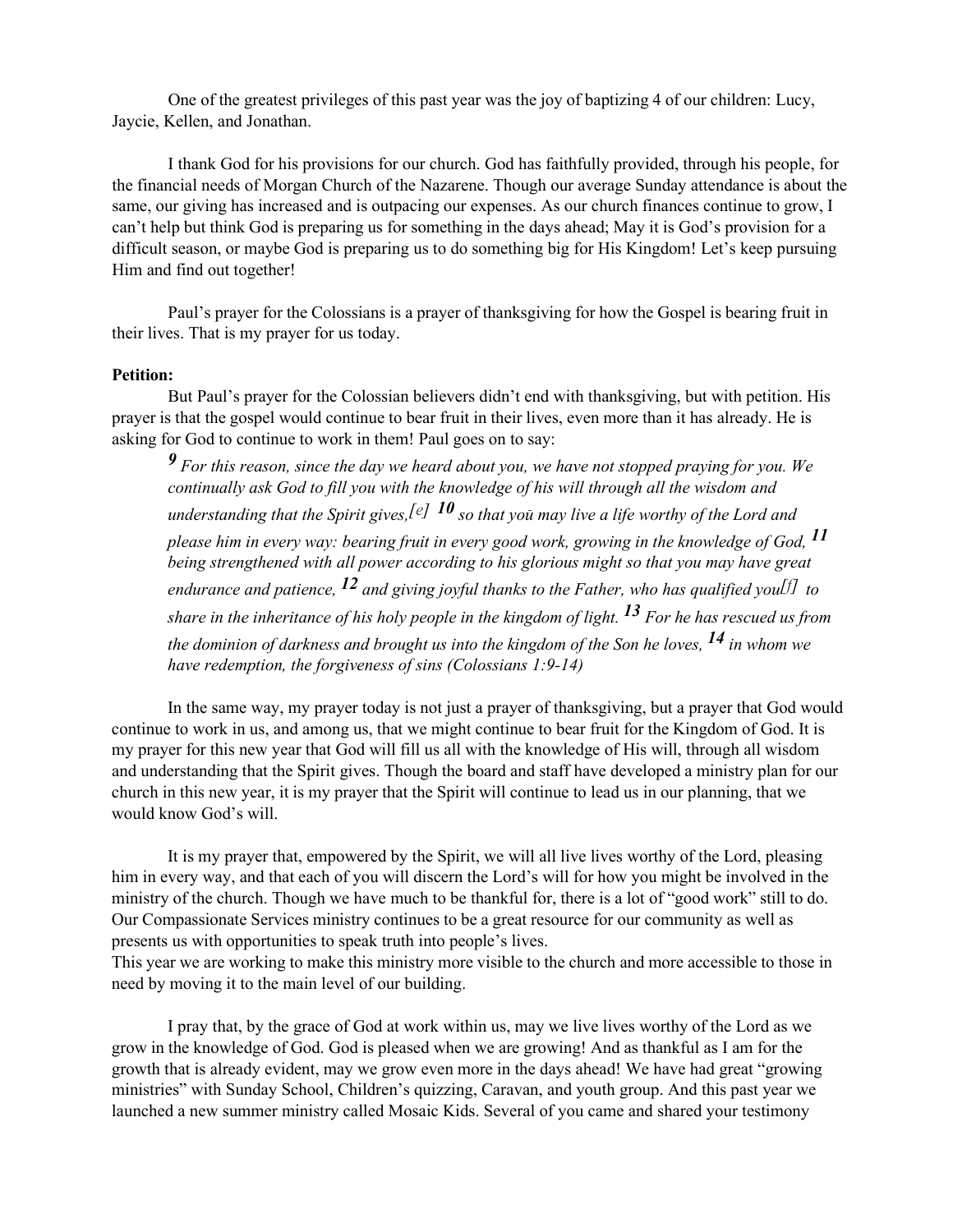with the kids. It was a great ministry that the children are excited for this year. Next month we re-launch Mosaic, but this time it is for the whole church. What a great opportunity for all of us, all ages, to continue to grow in the Lord! May we please God as we take advantage of Sunday School classes, discipleship groups, Sunday night classes, worship services, and spiritual friendships in order that we continue to grow in our knowledge of God.

And may we continue to learn what it means to be Christlike disciples as well as make Christlike disciples. May we remember our Compass, that we might Know God in Worship, Grow up in Discipleship, Show Love in Relationship, Sow Seeds of Partnership, and Go Out in Citizenship. In all these things, may the gospel be bearing fruit in us as we live as ambassadors of Christ.

And I pray for patient endurance. The work of ministry is slow sometimes. At times, ministry seems mundane and time consuming, and sometimes the hardest part about working with one another is, well, each other. My prayer is for patient endurance with one another as we continue to serve the Lord together, that we would continue to be formed as the Body of Christ.

And even as we celebrate the progress we have made and look forward to moving forward, may we always remember that it is God who saves us through Jesus Christ. Our citizenship in the Kingdom of God is not based on our efforts, our ministries, or our good work. God, through Jesus, brought us out of darkness and into His Kingdom. We live in the Kingdom of God, not our own kingdoms. And not the Kingdom of Morgan Church of the Nazarene. God has brought us into his Kingdom, and we live as his people.

#### **Conclusion:**

May we approach this new church year as Paul approached this letter to the Colossian church: with great Thanksgiving for one another and God's work among us, and also with great hope, expectation, and acknowledgement that God has more work to do both in us and through us! With this in mind, let us prayerfully consider these questions:

- 1. How might we bear the fruit of the gospel in our relationships in the church and in our community?
- 2. Am I currently growing in my knowledge, wisdom, and understanding of God?
- 3. Who am I discipling even as I become a better disciple?

I thank God for the fruit of the ministry we've had here this past year, and I pray that the Spirit would continue to produce fruit both in us and through us as we continue to partner with God in his redemptive work in the world.

#### **Respectfully Submitted,**

**Rev. Kent Davenport Pastor, Morgan Church of the Nazarene.**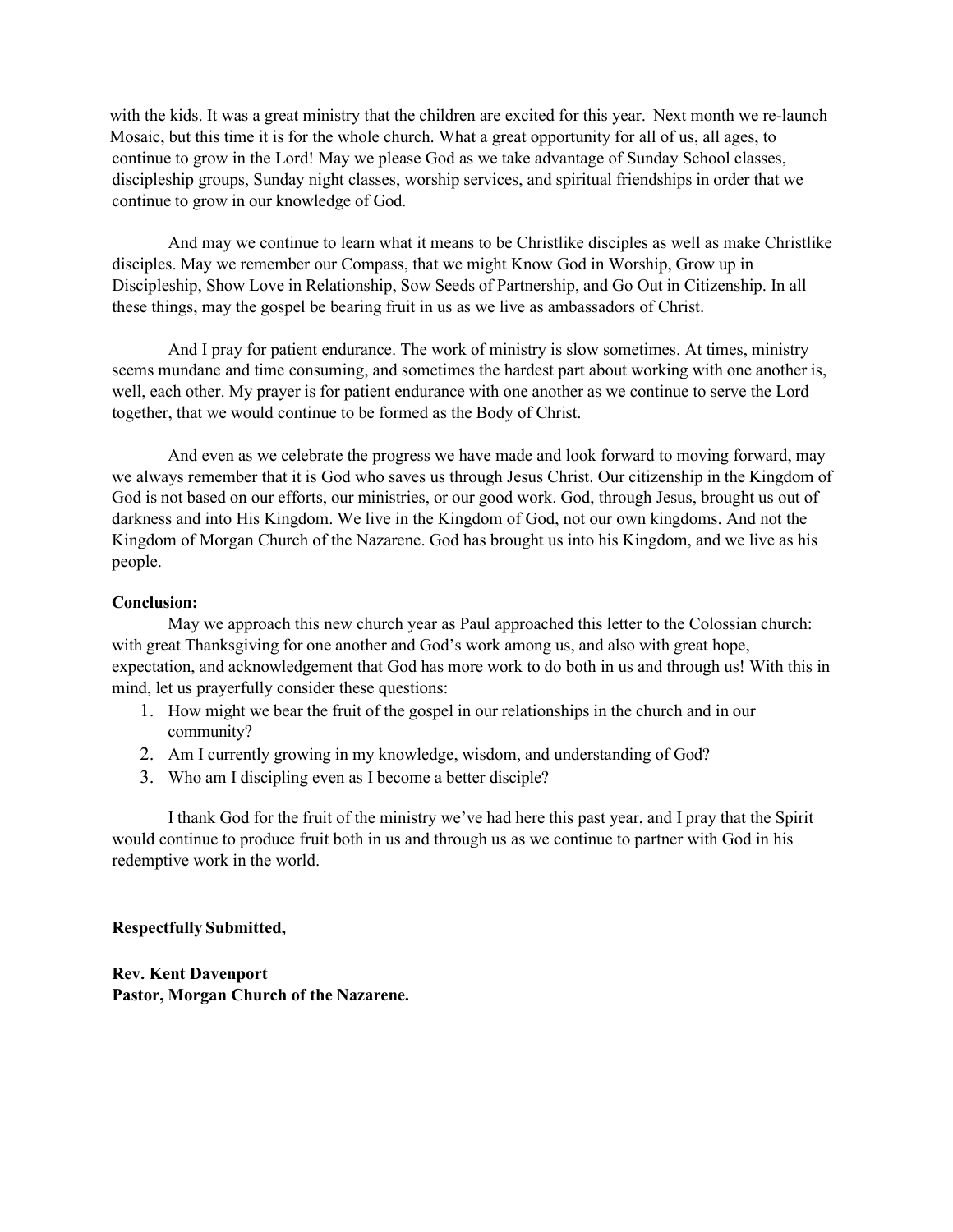# **Morgan Church Finance Report For Period Covering 05/01/2021 to 04/30/2022**

| <b>Revenues</b>                  |              | <b>Expenses</b>                      |              |
|----------------------------------|--------------|--------------------------------------|--------------|
| <b>Caravan Registration Fees</b> | \$374.29     | <b>Buildings &amp; Property</b>      | \$20,257.92  |
| Caravan Scholarships             | \$40.00      | <b>Denominational Budgets</b>        | \$13,875.00  |
| Children's Ministries Offering   | \$254.50     | Deputation Other Missionary (Out)    | \$2,164.00   |
| <b>Credit Card Cash Back</b>     | \$227.95     | Ministry                             | \$21,583.38  |
| Deputation Other Missionary (In) | \$964.00     | <b>NMI</b> Expense                   | \$13,260.31  |
| Facilities Expense Share         | \$2,234.27   | Operations                           | \$24,685.51  |
| <b>Faith Promise</b>             | \$11,570.83  | <b>Staff Salaries &amp; Benefits</b> | \$92,069.08  |
| Funeral (In)                     | \$375.00     | <b>Total Expenses</b>                | \$187,895.20 |
| Interest Inc                     | \$7.87       | Net income for Period                | \$13,370.17  |
| Local Benevolence Offering       | \$300.00     |                                      |              |
| NMI Offering                     | \$877.90     |                                      |              |
| Rental Income                    | \$5,400.00   |                                      |              |
| <b>Sunday School Offering</b>    | \$73.00      |                                      |              |
| <b>Tithes</b>                    | \$175,681.76 |                                      |              |
| Watson (In)                      | \$1,000.00   |                                      |              |
| <b>Wednesday Meals</b>           | \$436.00     |                                      |              |
| Youth Ministries (In)            | \$1,448.00   |                                      |              |
| <b>Total Revenue</b>             | \$201,265.37 |                                      |              |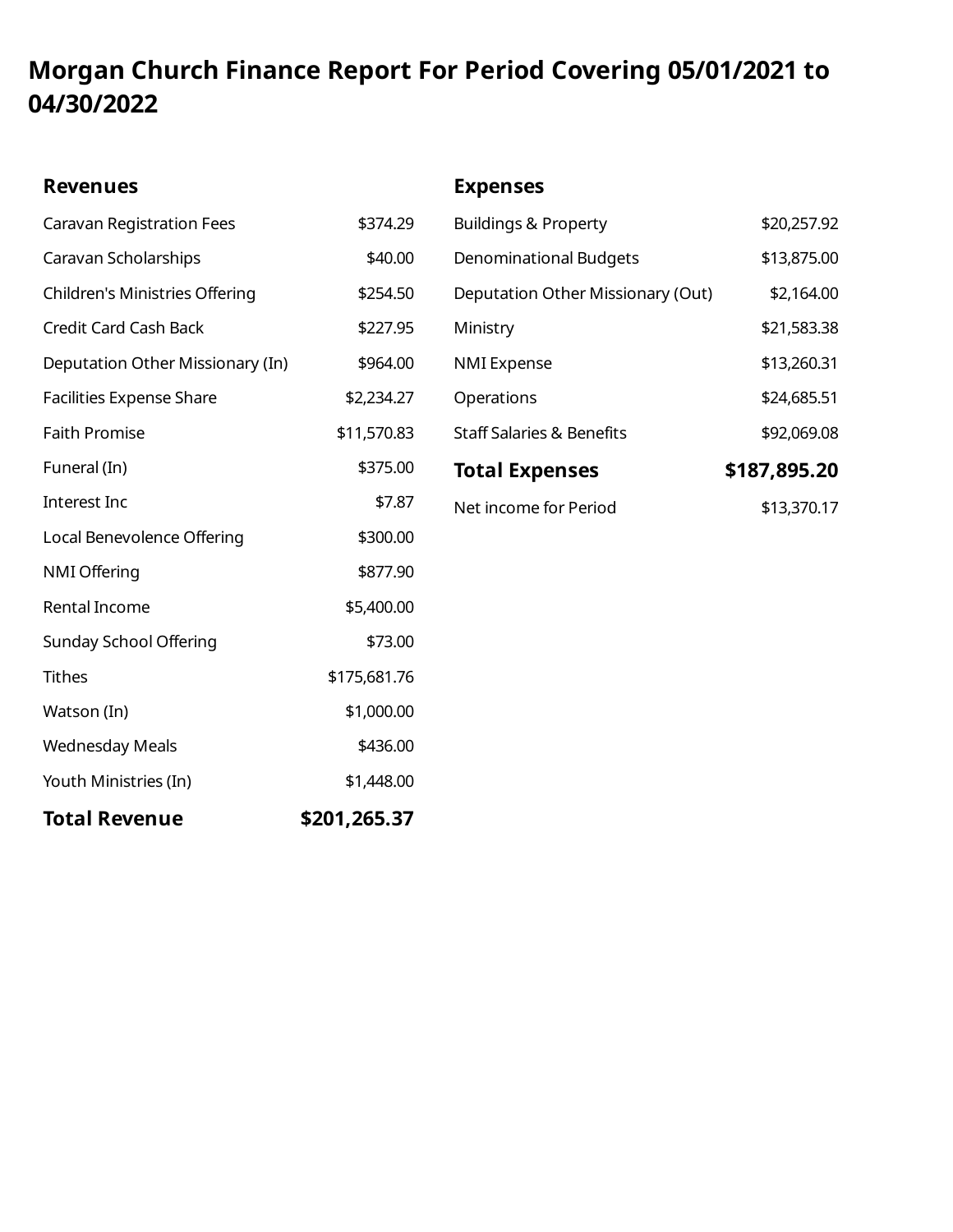# **Morgan Church NMI Report For Period Covering 05/01/2021 to 04/30/2022**

# **Inflows**

| <b>Faith Promise</b>                 | \$11,570.83 |  |
|--------------------------------------|-------------|--|
| Local Benevolence Offering           | \$300.00    |  |
| <b>NMI Offering</b>                  | \$0.00      |  |
| Alabaster                            | \$442.90    |  |
| District Benevolence (Navajo, other) | \$125.00    |  |
| Thanksgiving                         | \$310.00    |  |
| <b>Total NMI Offering</b>            | \$877.90    |  |
| <b>Total Inflows</b>                 | \$12,748.73 |  |

# **Expenses**

| Local Benevolence                     |            | \$1,864.80  |
|---------------------------------------|------------|-------------|
| <b>NMI Expense</b>                    | \$0.00     |             |
| Alabaster                             | \$421.00   |             |
| <b>Books</b>                          | \$87.06    |             |
| Child Sponsorship Expense             | \$360.00   |             |
| Compassionate Ministries (World-wide) | \$700.00   |             |
| District Benevolence (Navajo, other)  | \$550.00   |             |
| <b>Faith Promise Expenses</b>         | \$642.25   |             |
| Missionary Christmas Fund             | \$150.00   |             |
| <b>Missionary Health Care</b>         | \$300.00   |             |
| Thanksgiving                          | \$310.00   |             |
| World Evangelism Fund                 | \$9,640.00 |             |
| <b>World Mission Broadcast</b>        | \$100.00   |             |
| <b>Total NMI Expense</b>              |            | \$13,260.31 |
| <b>Total Expenses</b>                 |            | \$15,125.11 |
| Deficit for Period                    |            | \$2,376.38  |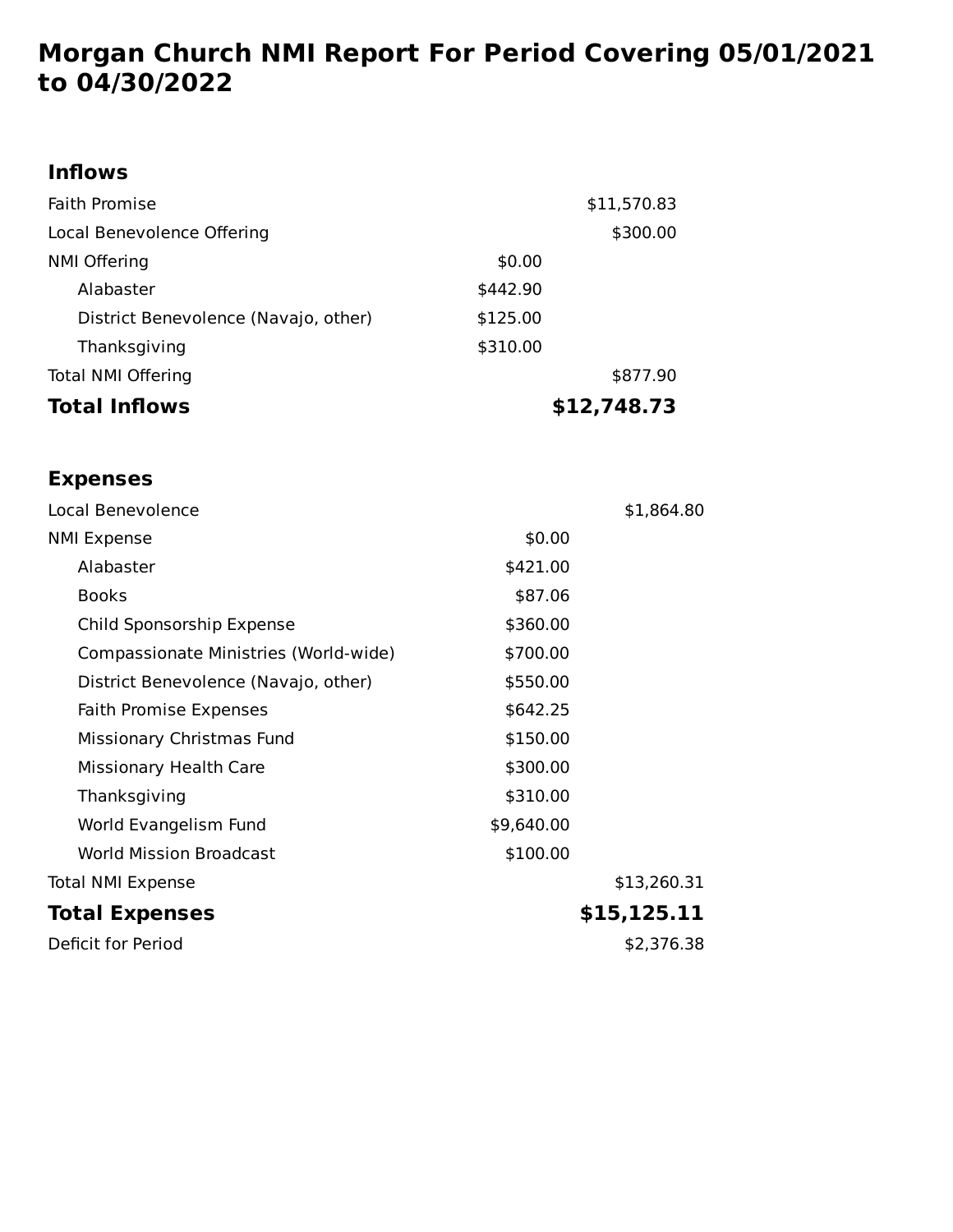Income & Expense Linechart 05/01/2018 to 04/23/2022



**Date Income Expense** 05/01/2018 \$210,205.22 -\$241,729.51 05/01/2019 \$194,475.14 -\$187,499.61 05/01/2020 \$185,010.81 -\$173,482.67 05/01/2021 \$198,514.28 -\$180,335.18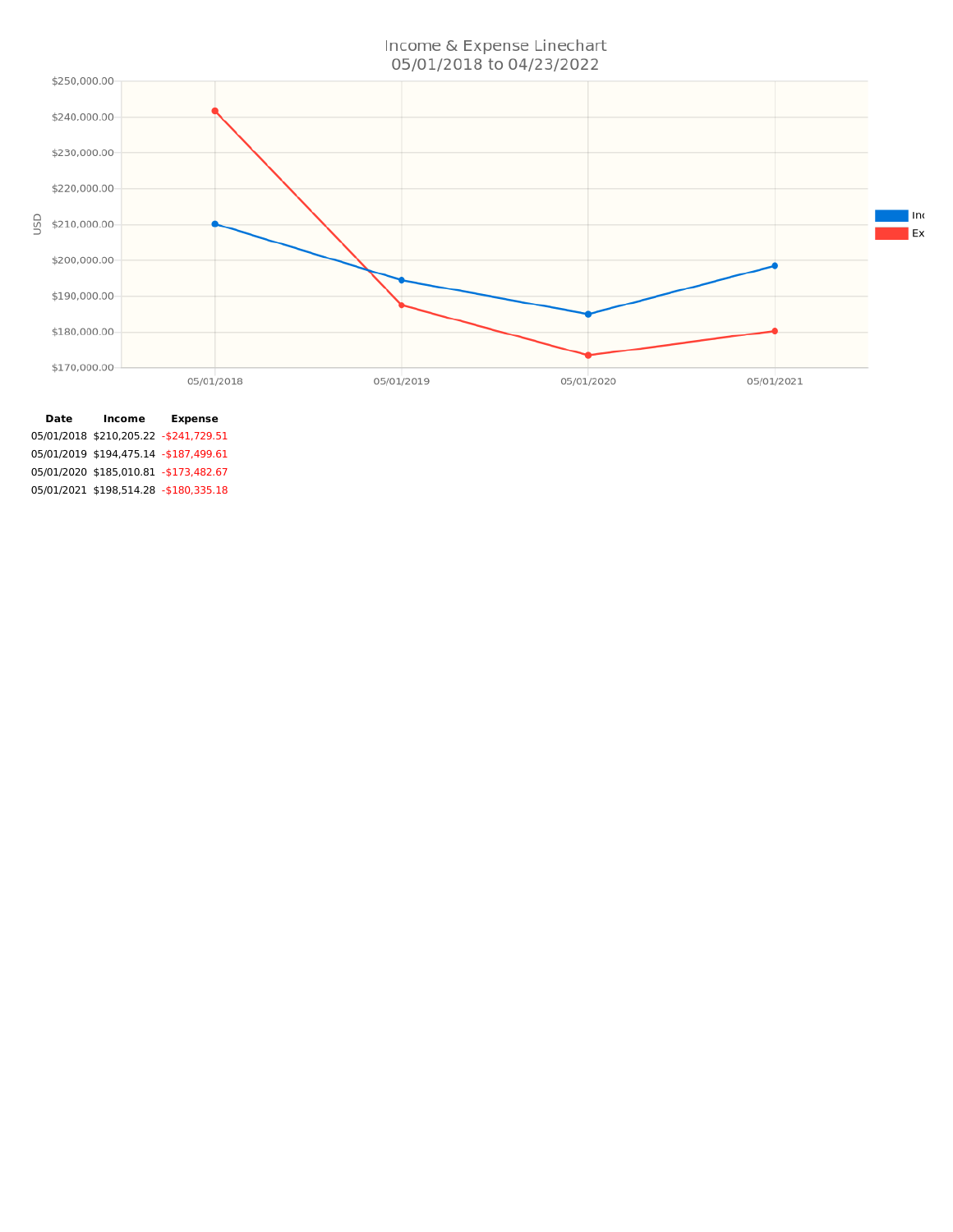# **ADMINISTRATIVE COMMITTEE Annual Report 2021-2022**

The purpose of the Administration Committee, as defined in church policy, is to enable Morgan Nazarene Church to fulfill its mission and objective by providing biblically sound financial management, biblically appropriate business operating practices, and recommend policy and procedures for all church personnel and property.

Members of the committee are Church Treasurer, Jim Goss, Pastor Kent Davenport and Paul Vowell.

The key item on the committee's agenda this past year was to revise the Church Board Policy to provide more clarity and consistency to the existing policy which had been added to over the years, but not fully revised to meet the church's contemporary needs, while at the same time aligning with corporate church's established policy manual.

I'm happy to report, thanks especially to Pastor Kent and Jim Goss' efforts, we have a completed draft of our church's policy revision which will be presented to the incoming Church Board for discussion and approval.

In other matters the Committee has developed a workable church operating budget for the coming year that is also ready for presentation, discussion and approval by the new Church Board. Also, the church's financial operations were audited internally by two board members and were found to be in good order and consistent with good established accounting practices.

In a final note, it has been my blessing to be part of a committee dedicated to providing a smooth and seamless operation of your local church in a part of the ministry not often visible to the congregation.

In closing, I would like to offer a commendation to you Church for your outstanding generosity and sacrificial giving that allows this ministry, under God's grace to succeed both within and outside of this local body. To that I say thank you and well done,. Saints!

Respectfully submitted.

adhavel

Paul Vowell

Administration Committee Member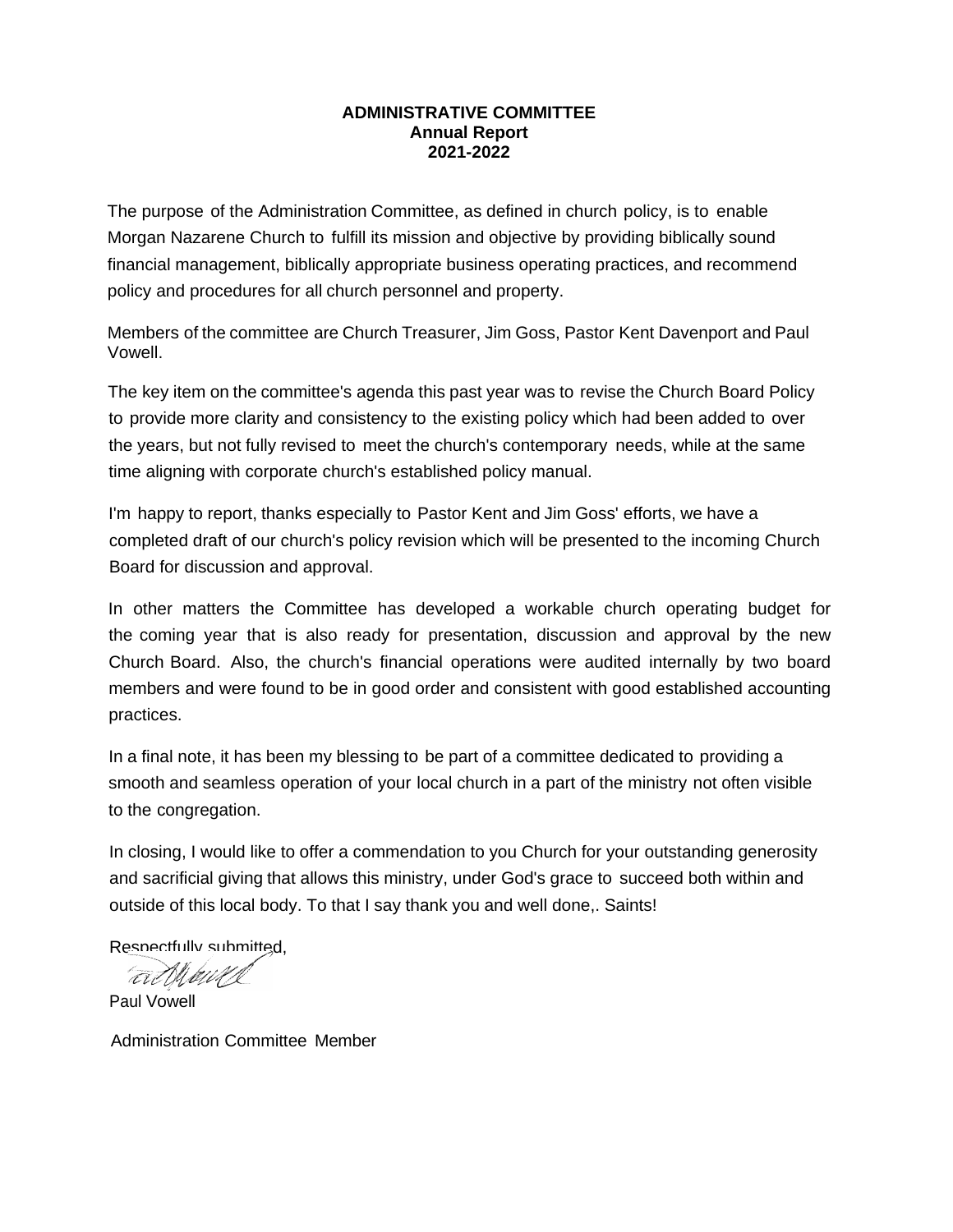# **Facilities Annual Report 2021-2022**

The Facilities committee has had very even keel year. While we haven't had any huge projects, we have made some safety improvements, along with continuing general maintenance. We had great church family participation in a fall clean-up day.

Some projects completed:

- Replaced and added Exit signs with egress lighting
- Replaced gym lights with brighter, more efficient LED lights
- Replaced a failing refrigerator
- Replaced an old floor scrubber

Being from a farming background, serving on the facilities committee is a good fit for me, using some of the skills learned on the farm over the years. Working with other committee members and church members is always fun, and sometimes even entertaining! With the variety of tasks involved in maintaining and improving this facility, it is always an enjoyable and rewarding position to be involved in.

Sincerely,

Curt Christensen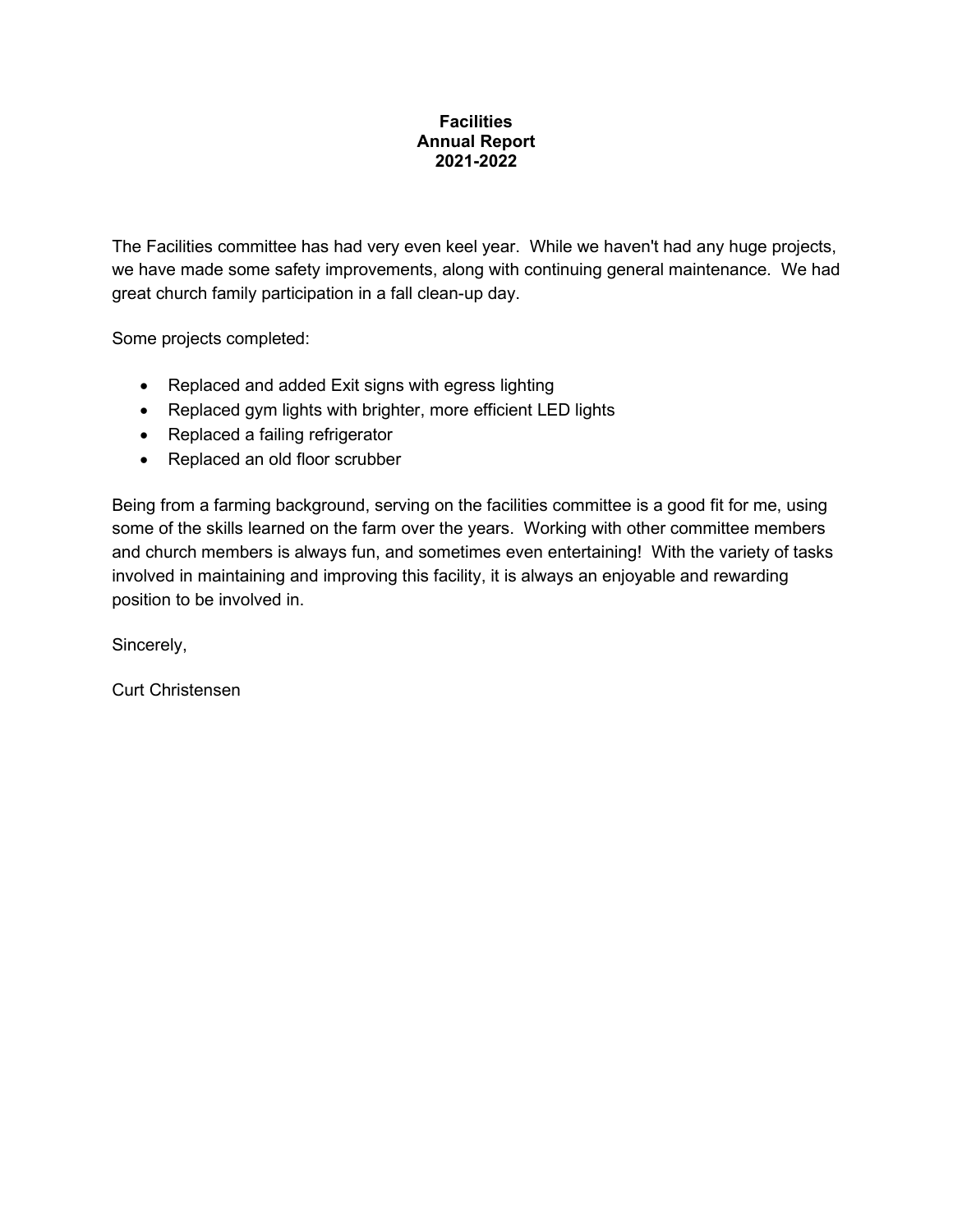# **Fellowship & Outreach Annual Report 2021-2022**

Jan Smith and I were appointed to the Fellowship and Outreach ministries part of our church.

Main Responsibilities:

- 1. Serving others
- 2. Making others feel special
- 3. Organizing church outreach
	- a. Dinners
	- b. Funerals
	- C. Birthdays
	- d. Anniversaries
	- e. Outreach to others
- 4. Serving homebound members
- 5. Compassionate ministries
- 6. Planning to make all feel welcome
	- a. Mother's Day
	- b. Father's Day
	- c. VBS
	- d. Any other outreach
- 7. Be attentive and do as God directs

Go out into all your world and make disciples. What is your world? To some it is your kids and their friends while for others it is a building full of mechanics or a building full of workers of other sorts. To others it is meeting people from every walk of life and giving them encouragement. Being a church board member has very much expanded my world and being paired with Jan has been a blessing. We started out both with a passion to help others less advantaged, feeding the homeless and people coming to the church to get needed clothes and items necessary for survival. Getting some of our youth involved was also encouraging and a way to disciple others. From our Wednesday night dinner which started up again to our donuts on Sunday mornings. God has been in it using it to mingle, fellowship and disciple. Our church has a great group that lives up to God's calling, each one filling God's role in ministering to others in times of need and filling the shoes of Jesus with the talent and gift given them by God. Bible school is such an important time in our children's lives and also in the lives of adults who experienced VBS as children and met Jesus Christ during that time. This year WOW!! What an inspiration to those wanting to do VBS, take VBS to the community by cleaning up and giving to Landmark. Plans are to continue and branch out to other places that need Jesus. Christ also says to go and encourage other believers to keep in the faith. Work trips to other churches needing help were checked out and, in the process, to help and encourage. Our Sunday schools are growing, and we have various outreach ministries that are growing and need support. Our church now has members in the mission field in foreign lands as well as members reaching out and growing other churches in outlying communities. Each of us has gifts and talents to use in ministry for Jesus. Just by saying yes and reaching out to whomever God puts in your path or by you stumbling into their path, just tell your story and let God use it as he wishes and go to your next assignment. A life serving others and a life for Christ will be the biggest blessing you ever received. Go out into your world, expand your area, and give to Jesus!

Thanks for the opportunity to serve you, the Church. Richard Lapp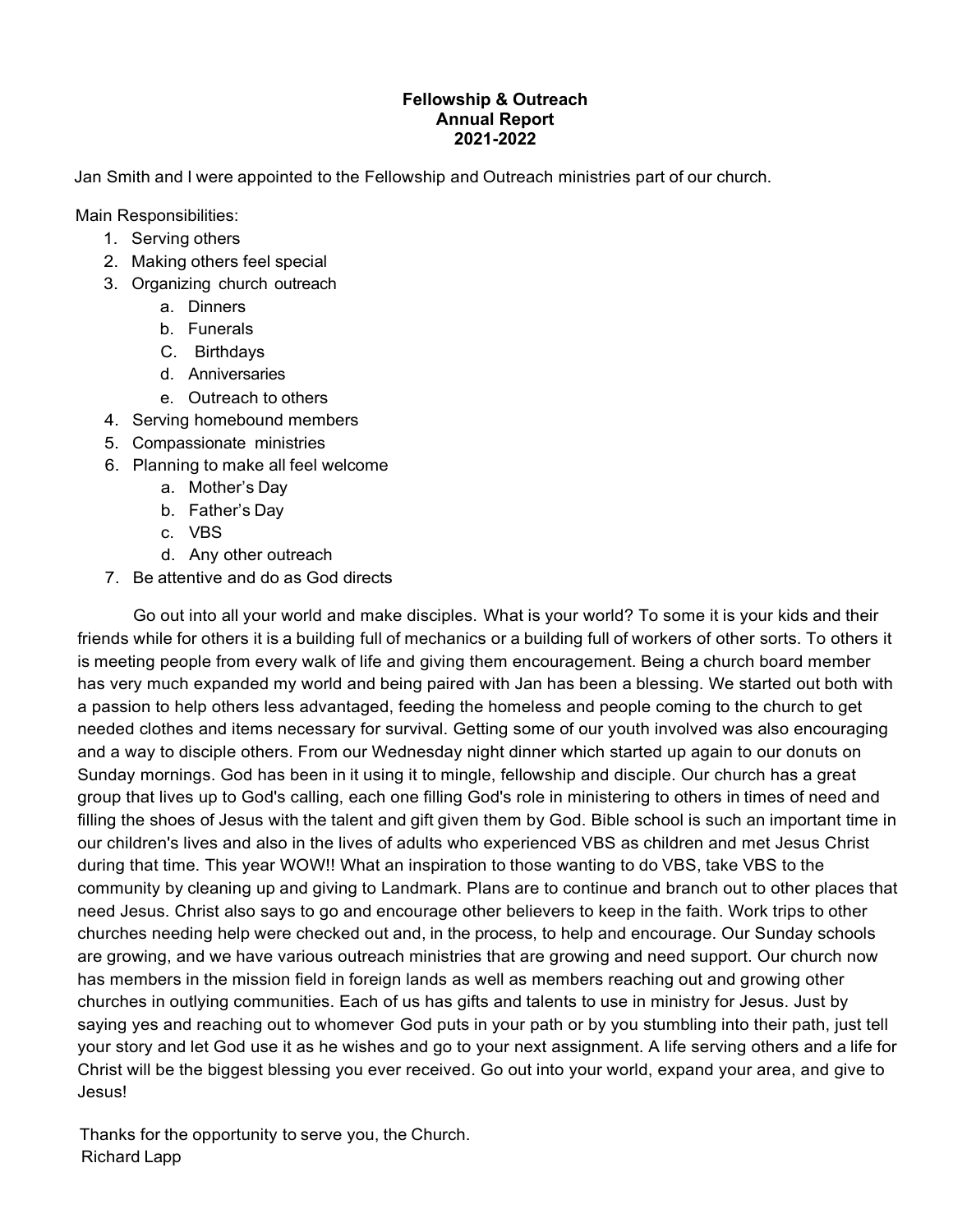# **NYI Report Annual Report 2021-2022**

As NYI leaders, we have the privilege to build relationships with teenagers. Through these relationships and regularly meeting together on Wednesday nights, we disciple and equip teens to live as Christians out in the real world. This year we have had new teens join us regularly and we have had such a great time meeting together and learning together. We look forward to the days ahead at what God will do in the lives of our teens.

Highlights from the year:

- Teen camp at Golden Bell in June:
	- 3 teens and 2 adults
- Wednesday nights
	- Average attendance of 5 teens and 2-3 adults
	- We joined the church in the Advent and Lent series
	- We also studied the Beatitudes and holy living
- Sunday school
	- Teens joined in with the adults
- PowerSurge at YMCA of the Rockies in November
	- 5 teens and 2 Adults
- Volleyball Game Nights
	- Many teens and their families participated
	- We originally started with teens and adults but started including a family time for kids to join us the first hour.

# Andrea:

The most fulfilling thing from this past year is getting to meet new teens and being able to create and build relationships with them. I have enjoyed seeing teens continue to come and grow and for shy ones to come out of their shells. You can see God working in the lives of our teens on a weekly basis. They continue to grow in knowledge and in insight into God's word. They amaze me each week with the knowledge they possess and teach me some things along the way.

# Cynthia:

This past year has been a year of rebuilding. As I reflect on our year, I am reminded that it is so easy to set our minds on what we think God is doing and rely on our own efforts from there. We have had a difficult time maintaining a consistent group of teens over the last couple years which makes it difficult to build meaningful relationships and disciple our teens. Throughout the year we had several times where I thought God was bringing students to us and that we would really be able to build a community together. And several times those teens have come and gone. Recently a few more teens have started coming regularly and the sense of community is really beginning to take shape. It is not in the places I thought God was growing us. It has been good to see God drawing in teens who are engaged in youth group and growing individually. It is exciting to dream about what this next year holds as we begin a new year with committed teens. We have been using a youth curriculum called "Dialog: Youth" in which we have explored our faith in deeper ways this year than in years prior. It has been good to grow together and see God at work in our conversations and fellowship. The teens challenge me to live out what we study, and I hope I am challenging them in the same way. I look forward to continuing to deepen our relationships as we continue to challenge each other and welcome in new  $7<sup>th</sup>$  graders this summer.

Respectfully submitted,

Cynthia Lapp, Youth Leader Andrea Davenport, NYI President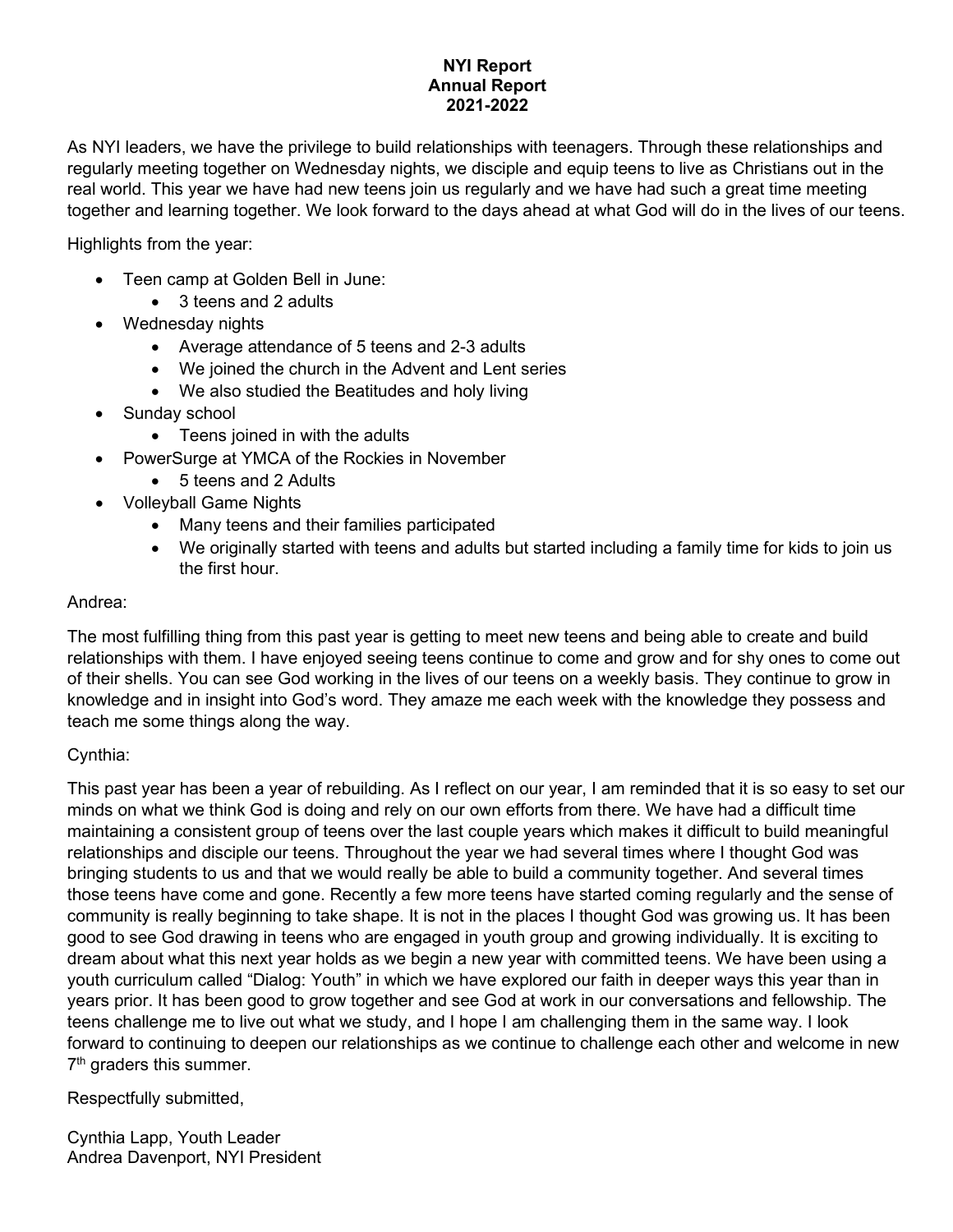# **Children's Director Stacey Fajardo Annual Report 2021-2022**

As children's director, I have worked faithfully this last year to lead children, their families and those working with me in children's ministry. As we have worked as a church to better understand discipleship, I have worked to implement those new understandings into my areas of ministry. Not simply providing a program but working to create and encourage discipleship in every area of children's ministry.

Main Responsibilities:

- Caravan Director
- Caravan Guide
- Sunday Morning Children's ministries such as
	- o Children's Church
	- o Family Sunday
	- o Sunday School
	- o Oversee Bible Quiz
	- o Nursery Volunteers
- Leading & training volunteers in my areas a ministry
- Calling and connecting with the families in my areas of ministry
- Planning & carrying out outreach ministries such as
	- o Family Cookout
	- o Fall Fun Fest
	- o Pinewood Derby & Dinner
	- o Church Ice Cream Social
	- o Leave a Mark at Landmark

As I have worked to serve the Lord this year, I have found encouragement in the relationships we have been able to strengthen with some of our Caravan families. These strengthened relationships are coming through calls made outside of regular Wednesday night connections. These calls are being made by more than just myself; those involved in children's ministry are using their areas of giftedness to connect. We had 4 children baptized this past Easter Sunday, I believe that is the fruit of all of those involved in discipling our children and their families and for more than just this last year but for the last several years. I find this to be very fulfilling as we look back over children's ministry and look ahead to the future at Morgan Church of the Nazarene. God is clearly at work!

Respectfully Submitted, Stacey Fajardo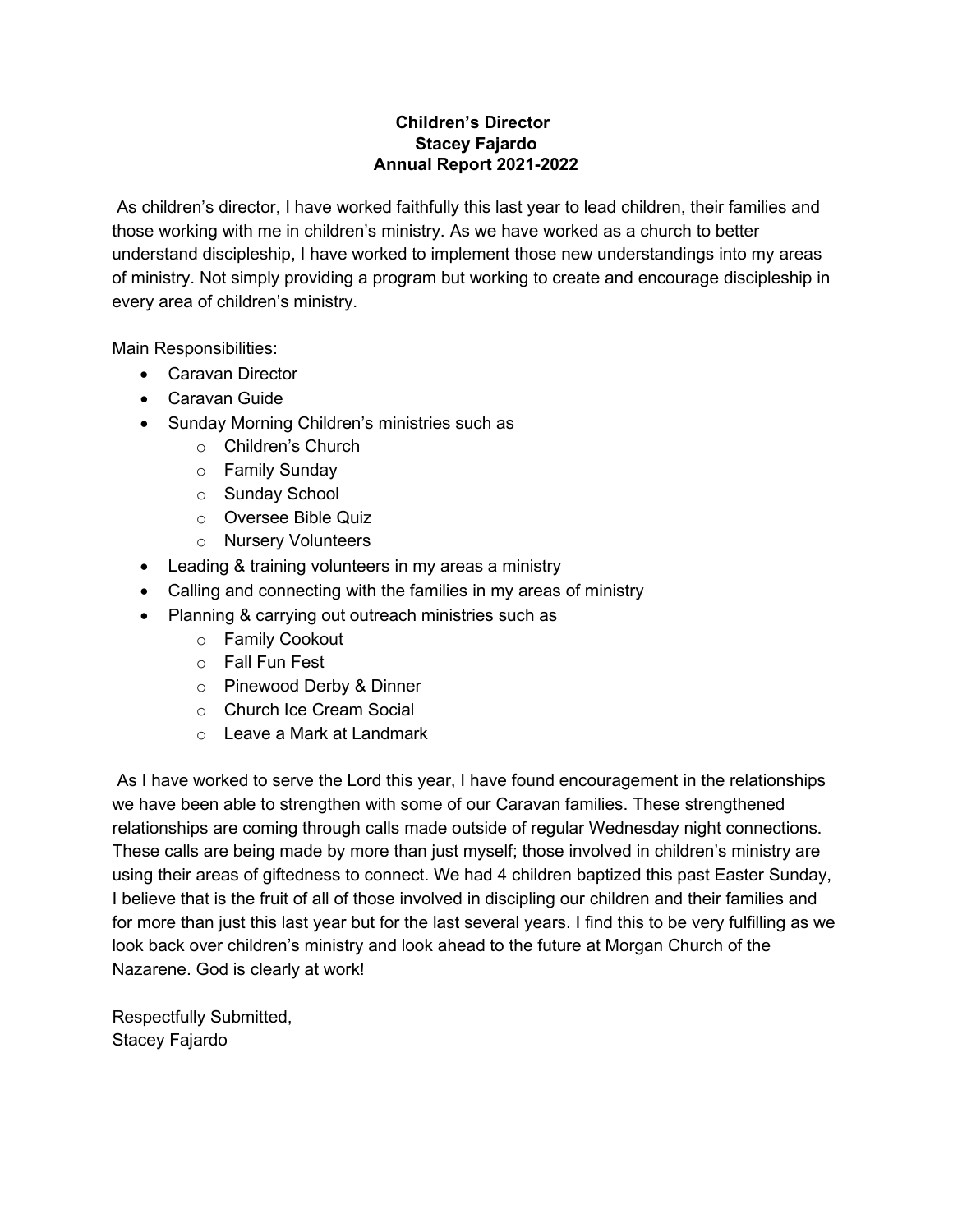# **Worship Team Leader Jake Fajardo Annual Report 2021-2022**

As one of the worship leaders, I have had the pleasure of leading our congregation into worship for two of the four Sundays on a regular basis. I have chosen the songs, and brought together various people depending on each Sunday, to assist in leading our church in worship. I have introduced one or two new songs and have added people to the volunteer positions of sound, media, vocals, and instruments. It has been a good year of getting back into the normalcy of having worship in person.

Main Responsibilities:

- Choosing songs for the upcoming week
- Getting together the staff to handle to various responsibilities
- Sometimes setting up the sound and media
- Practice prior to church service
- Leading the worship portion and closing songs
- Making sure the equipment is in working order

The most important and fulfilling duties I have been responsible for was finding and equipping new volunteers to fill in and take over the responsibilities for those that need breaks or have left the church. I enjoy seeing the new faces and getting to be part of the volunteering staff to help bring our congregation in front of God for worship. I enjoy listening to the congregation sing praises to God as they worship with all of their hearts.

Respectfully Submitted,

Jake Fajardo